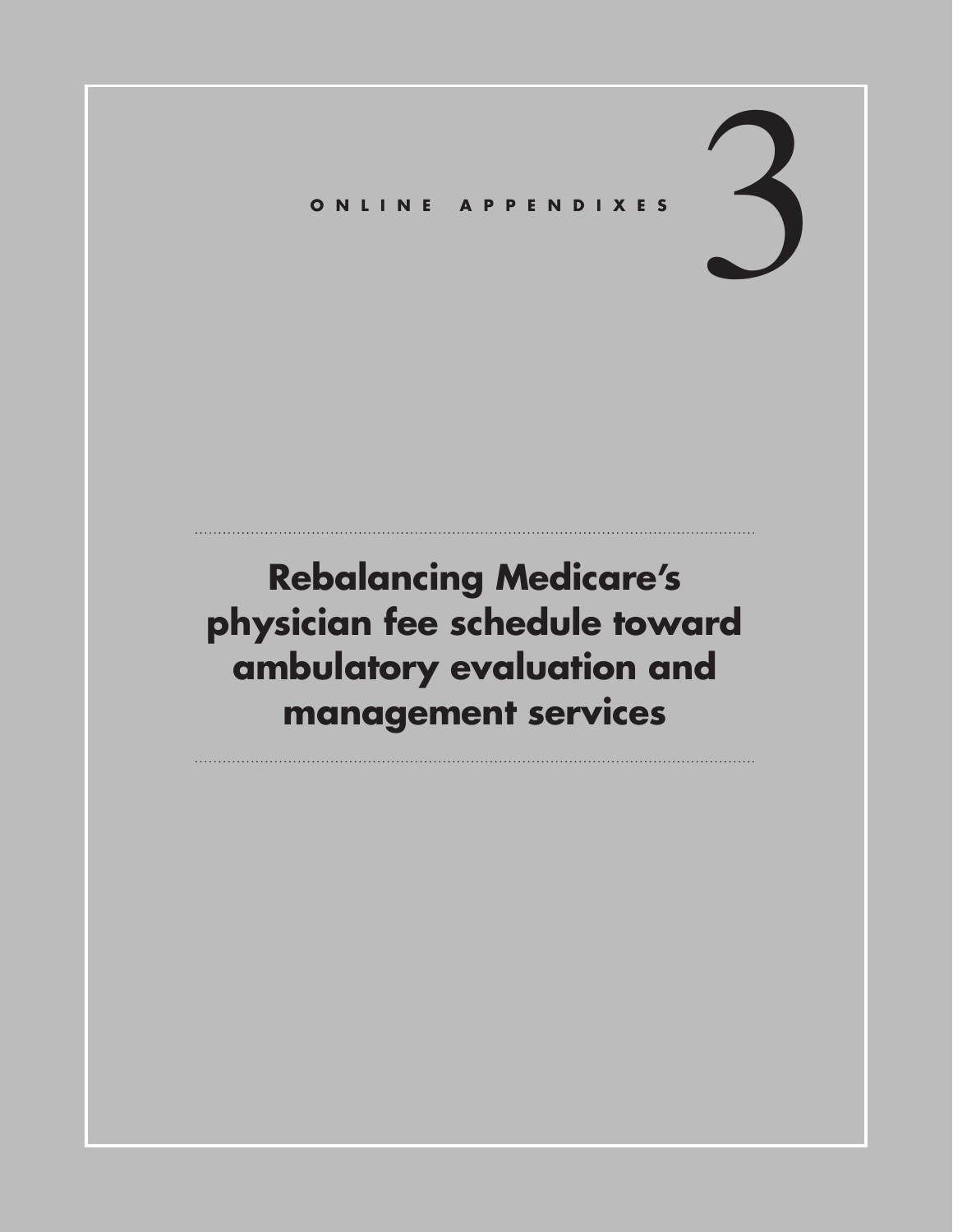# ONLINE APPENDIX

## **Impact of payment rate increase for ambulatory evaluation and management services offset by payment reduction for all other services**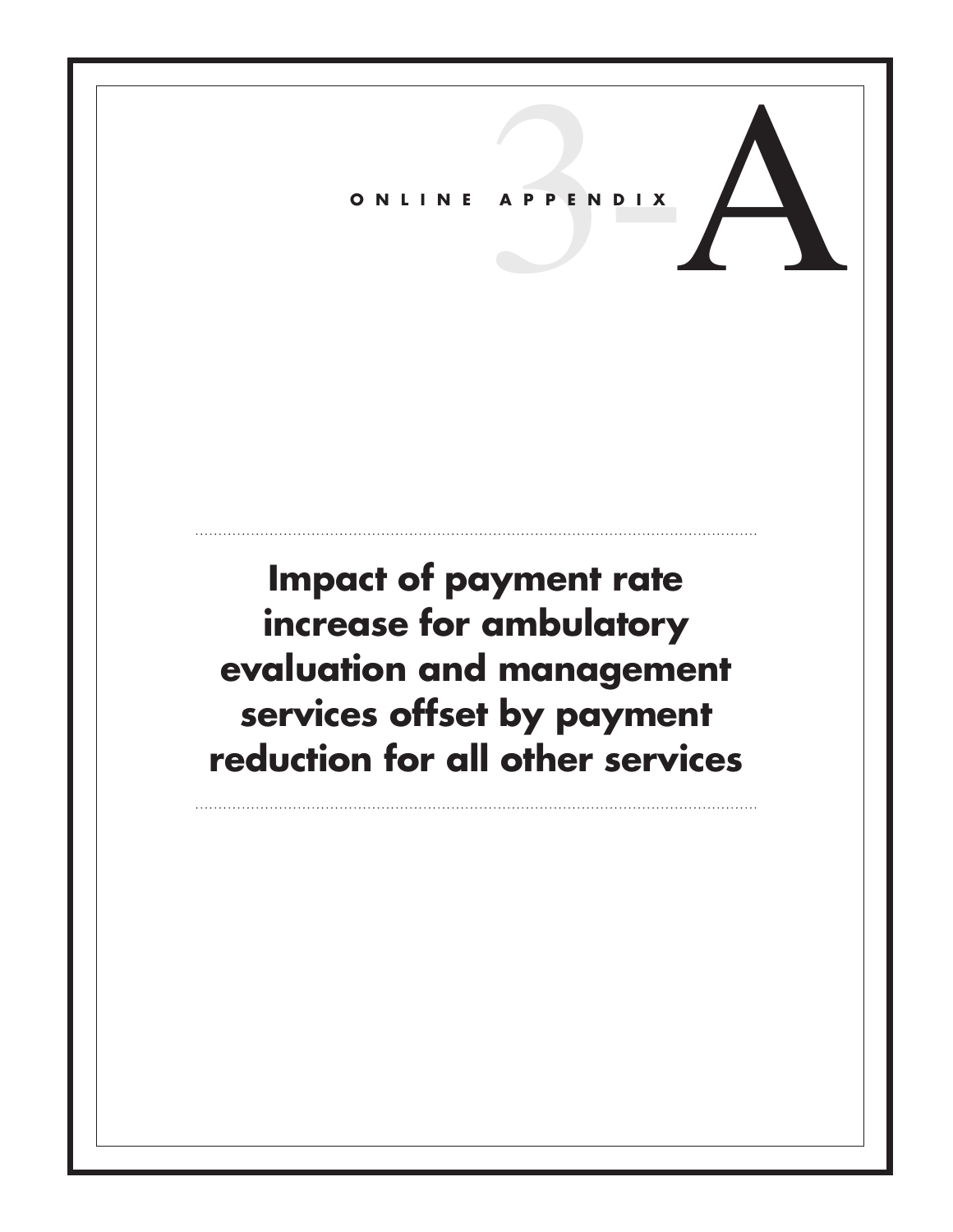## **3–A1 Impact of a 10 percent payment rate increase for ambulatory E&M services offset by a 3.8 percent reduction for all other services, by specialty, 2016**

| <b>Specialty</b>                       | <b>Total</b> fee<br>schedule<br>payments<br>(in millions) | Current<br>payments<br>for ambulatory<br><b>E&amp;M</b> services<br>(in millions) | Amount of<br>payment<br>increase<br>for ambulatory<br><b>E&amp;M</b> services<br>(in millions) | <b>Share of</b><br>total payment<br>increase for<br>ambulatory<br><b>E&amp;M</b> services<br>(across all<br>specialties) | Net change in<br>fee schedule payments<br>as a result of payment<br>increase for ambulatory<br><b>E&amp;M</b> services and<br>payment reduction for<br>all other services |
|----------------------------------------|-----------------------------------------------------------|-----------------------------------------------------------------------------------|------------------------------------------------------------------------------------------------|--------------------------------------------------------------------------------------------------------------------------|---------------------------------------------------------------------------------------------------------------------------------------------------------------------------|
| Endocrinology                          | \$478                                                     | \$361                                                                             | \$36                                                                                           | 1.5%                                                                                                                     | 6.6%                                                                                                                                                                      |
| Rheumatology                           | 546                                                       | 370                                                                               | 37                                                                                             | 1.5                                                                                                                      | 5.5                                                                                                                                                                       |
| Family practice                        | 6,000                                                     | 3,782                                                                             | 378                                                                                            | 15.7                                                                                                                     | 4.9                                                                                                                                                                       |
| Nurse practitioner                     | 2,867                                                     | 1,650                                                                             | 165                                                                                            | 6.8                                                                                                                      | 4.1                                                                                                                                                                       |
| General practice                       | 404                                                       | 226                                                                               | 23                                                                                             | 0.9                                                                                                                      | 3.9                                                                                                                                                                       |
| Certified clinical nurse<br>specialist | 68                                                        | 38                                                                                | 4                                                                                              | 0.2                                                                                                                      | 3.9                                                                                                                                                                       |
| Addiction medicine                     | 8                                                         | $\overline{4}$                                                                    | $\lt$ 1                                                                                        | 0.0                                                                                                                      | 3.6                                                                                                                                                                       |
| Certified nurse midwife                | 5                                                         | 3                                                                                 | $<$ 1                                                                                          | 0.0                                                                                                                      | 3.5                                                                                                                                                                       |
| Hematology                             | 68                                                        | 36                                                                                | 4                                                                                              | 0.1                                                                                                                      | 3.4                                                                                                                                                                       |
| Geriatric medicine                     | 208                                                       | 109                                                                               | 11                                                                                             | 0.5                                                                                                                      | 3.4                                                                                                                                                                       |
| Preventive medicine                    | 15                                                        | 7                                                                                 | 1                                                                                              | 0.0                                                                                                                      | 3.2                                                                                                                                                                       |
| Medical oncology                       | 437                                                       | 212                                                                               | 21                                                                                             | 0.9                                                                                                                      | 2.9                                                                                                                                                                       |
| Hematology/oncology                    | 1,432                                                     | 689                                                                               | 69                                                                                             | 2.9                                                                                                                      | 2.8                                                                                                                                                                       |
| Physician assistant                    | 1,814                                                     | 824                                                                               | 82                                                                                             | 3.4                                                                                                                      | 2.5                                                                                                                                                                       |
| Geriatric psychiatry                   | 18                                                        | 8                                                                                 | 1                                                                                              | 0.0                                                                                                                      | 2.4                                                                                                                                                                       |
| Pediatric medicine                     | 62                                                        | 27                                                                                | 3                                                                                              | 0.1                                                                                                                      | 2.3                                                                                                                                                                       |
| Sports medicine                        | 82                                                        | 35                                                                                | 3                                                                                              | 0.1                                                                                                                      | 2.1                                                                                                                                                                       |
| Sleep medicine                         | 35                                                        | 15                                                                                | 1                                                                                              | 0.1                                                                                                                      | 2.1                                                                                                                                                                       |
| Osteopathic manipulative<br>therapy    | 48                                                        | 20                                                                                | $\overline{2}$                                                                                 | 0.1                                                                                                                      | 2.0                                                                                                                                                                       |
| Neurology                              | 1,563                                                     | 658                                                                               | 66                                                                                             | 2.7                                                                                                                      | 2.0                                                                                                                                                                       |
| Psychiatry                             | 1,201                                                     | 497                                                                               | 50                                                                                             | 2.1                                                                                                                      | 1.9                                                                                                                                                                       |
| Urology                                | 1,813                                                     | 745                                                                               | 74                                                                                             | 3.1                                                                                                                      | 1.9                                                                                                                                                                       |
| Obstetrics/gynecology                  | 560                                                       | 229                                                                               | 23                                                                                             | 0.9                                                                                                                      | 1.8                                                                                                                                                                       |
| Pain management                        | 387                                                       | 154                                                                               | 15                                                                                             | 0.6                                                                                                                      | 1.7                                                                                                                                                                       |
| Internal medicine                      | 10,960                                                    | 4,349                                                                             | 435                                                                                            | 18.0                                                                                                                     | 1.7                                                                                                                                                                       |
| Otolaryngology                         | 1,229                                                     | 472                                                                               | 47                                                                                             | 2.0                                                                                                                      | 1.5                                                                                                                                                                       |
| Allergy/immunology                     | 242                                                       | 92                                                                                | 9                                                                                              | 0.4                                                                                                                      | 1.4                                                                                                                                                                       |
| Podiatry                               | 1,982                                                     | 744                                                                               | 74                                                                                             | 3.1                                                                                                                      | $1.4\,$                                                                                                                                                                   |
| Interventional pain                    | 421                                                       | 158                                                                               | 16                                                                                             | 0.7                                                                                                                      | 1.4                                                                                                                                                                       |
| management                             |                                                           |                                                                                   |                                                                                                |                                                                                                                          |                                                                                                                                                                           |
| Neuropsychiatry                        | 11                                                        | $\overline{4}$                                                                    | $\leq$ $\frac{1}{2}$                                                                           | 0.0                                                                                                                      | 1.1                                                                                                                                                                       |
| Gynecologist/oncologist                | 87                                                        | 29                                                                                | 3                                                                                              | 0.1                                                                                                                      | 0.8                                                                                                                                                                       |
| Cardiology                             | 5,701                                                     | 1,681                                                                             | 168                                                                                            | $7.0\,$                                                                                                                  | 0.3                                                                                                                                                                       |
| Pulmonary disease                      | 1,751                                                     | 507                                                                               | 51                                                                                             | 2.1                                                                                                                      | 0.2                                                                                                                                                                       |

Note: E&M (evaluation and management). Table includes all clinician specialties with more than \$1 million in total fee schedule payments in 2016. Ambulatory E&M services include office visits, home visits, and visits to patients in certain non-inpatient hospital settings (nursing facility, domiciliary, rest home, and custodial care). The payment increase is applied to allowed charges for ambulatory E&M services. Estimates assume there would be no changes in service volume as a result of changes in payment rates. Analysis includes services billable under the fee schedule for physician and other health professional services.

Source: MedPAC analysis of claims data for 100 percent of Medicare beneficiaries, 2016.

*(continued next page)*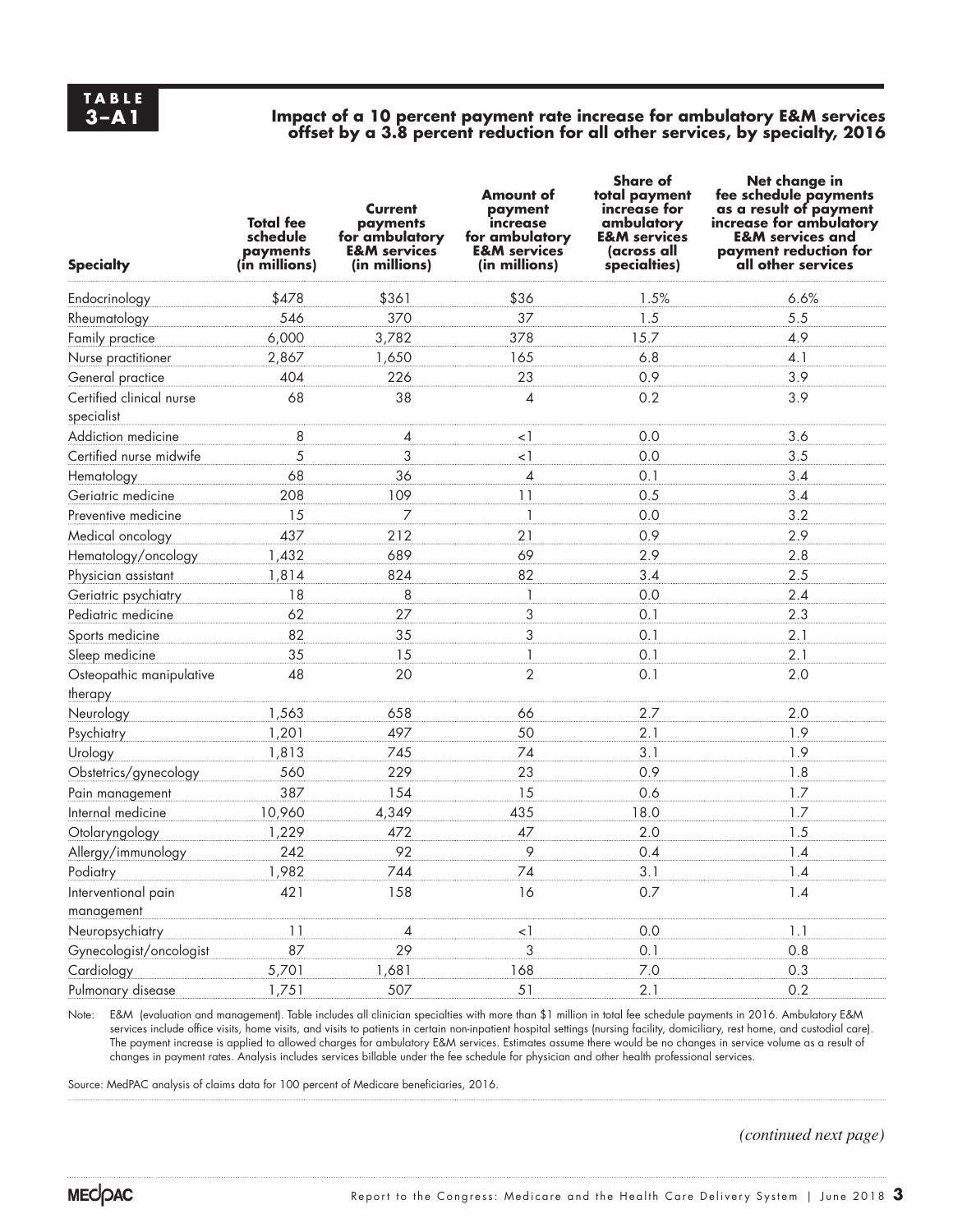### **3–A1 Impact of a 10 percent payment rate increase for ambulatory E&M services**  offset by a 3.8 percent reduction for all other services, by specialty, 2016 (cont.)

| <b>Specialty</b>                            | <b>Total</b> fee<br>schedule<br>payments<br>(in millions) | Current<br>payments<br>for ambulatory<br><b>E&amp;M</b> services<br>(in millions) | Amount of<br>payment<br>increase<br>for ambulatory<br><b>E&amp;M</b> services<br>(in millions) | <b>Share of</b><br>total payment<br>increase for<br>ambulatory<br><b>E&amp;M</b> services<br>(across all<br>specialties) | Net change in<br>fee schedule payments<br>as a result of payment<br>increase for ambulatory<br><b>E&amp;M</b> services and<br>payment reduction for<br>all other services |
|---------------------------------------------|-----------------------------------------------------------|-----------------------------------------------------------------------------------|------------------------------------------------------------------------------------------------|--------------------------------------------------------------------------------------------------------------------------|---------------------------------------------------------------------------------------------------------------------------------------------------------------------------|
| Hand surgery                                | 196                                                       | 56                                                                                | 6                                                                                              | 0.2                                                                                                                      | 0.1                                                                                                                                                                       |
| Gastroenterology                            | 1.743                                                     | 495                                                                               | 49                                                                                             | 2.1                                                                                                                      | 0.1                                                                                                                                                                       |
| Anesthesiology                              | 601                                                       | 167                                                                               | 17                                                                                             | 0.7                                                                                                                      | 0.0                                                                                                                                                                       |
| Physical medicine and<br>rehabilitation     | 1,103                                                     | 302                                                                               | 30                                                                                             | 1.2                                                                                                                      | 0.0                                                                                                                                                                       |
| Orthopedic surgery                          | 3,719                                                     | 933                                                                               | 93                                                                                             | 3.9                                                                                                                      | $-0.4$                                                                                                                                                                    |
| Unknown physician<br>specialty              | 46                                                        | 12                                                                                | $\mathbf{1}$                                                                                   | 0.0                                                                                                                      | $-0.4$                                                                                                                                                                    |
| Maxillofacial surgery                       | 17                                                        | 4                                                                                 | <1                                                                                             | 0.0                                                                                                                      | $-0.4$                                                                                                                                                                    |
| Interventional cardiology                   | 795                                                       | 194                                                                               | 19                                                                                             | 0.8                                                                                                                      | $-0.4$                                                                                                                                                                    |
| Dermatology                                 | 3,463                                                     | 841                                                                               | 84                                                                                             | 3.5                                                                                                                      | $-0.5$                                                                                                                                                                    |
| Surgical oncology                           | 83                                                        | 19                                                                                | $\overline{2}$                                                                                 | 0.1                                                                                                                      | $-0.7$                                                                                                                                                                    |
| Multispecialty clinic or                    | 7                                                         | 1                                                                                 | $<$ 1                                                                                          | 0.0                                                                                                                      | $-0.9$                                                                                                                                                                    |
| group practice                              | 1,215                                                     | 257                                                                               | 26                                                                                             | 1.1                                                                                                                      | $-0.9$                                                                                                                                                                    |
| Optometry                                   | 40                                                        | 8                                                                                 | 1                                                                                              | 0.0                                                                                                                      | $-1.0$                                                                                                                                                                    |
| Oral surgery (dentists<br>only)             |                                                           |                                                                                   |                                                                                                |                                                                                                                          |                                                                                                                                                                           |
| Cardiac<br>electrophysiology                | 551                                                       | 112                                                                               | 11                                                                                             | 0.5                                                                                                                      | $-1.0$                                                                                                                                                                    |
| Colorectal surgery<br>(formerly proctology) | 166                                                       | 32                                                                                | 3                                                                                              | 0.1                                                                                                                      | $-1.2$                                                                                                                                                                    |
| General surgery                             | 2,058                                                     | 341                                                                               | 34                                                                                             | 1.4                                                                                                                      | $-1.5$                                                                                                                                                                    |
| Hospice and palliative<br>care              | 41                                                        | $\overline{7}$                                                                    | $\mathbf{1}$                                                                                   | 0.0                                                                                                                      | $-1.5$                                                                                                                                                                    |
| Nephrology                                  | 2,256                                                     | 356                                                                               | 36                                                                                             | 1.5                                                                                                                      | $-1.6$                                                                                                                                                                    |
| Plastic and reconstructive                  | 375                                                       | 59                                                                                | 6                                                                                              | 0.2                                                                                                                      | $-1.7$                                                                                                                                                                    |
| surgery<br>Peripheral vascular<br>disease   | 18                                                        | 3                                                                                 | $\leq$ 1                                                                                       | 0.0                                                                                                                      | $-1.7$                                                                                                                                                                    |
| Neurosurgery                                | 803                                                       | 114                                                                               | 11                                                                                             | 0.5                                                                                                                      | $-1.9$                                                                                                                                                                    |
| Infectious disease                          | 658                                                       | 90                                                                                | 9                                                                                              | 0.4                                                                                                                      | $-1.9$                                                                                                                                                                    |
| Critical care (intensivists)                | 335                                                       | 36                                                                                | 4                                                                                              | 0.1                                                                                                                      | $-2.3$                                                                                                                                                                    |
| Vascular surgery                            | 1,106                                                     | 113                                                                               | 11                                                                                             | 0.5                                                                                                                      | $-2.4$                                                                                                                                                                    |
| Thoracic surgery                            | 356                                                       | 34                                                                                | 3                                                                                              | 0.1                                                                                                                      | $-2.5$                                                                                                                                                                    |
| Ophthalmology                               | 5,679                                                     | 505                                                                               | 50                                                                                             | 2.1                                                                                                                      | $-2.6$                                                                                                                                                                    |

Note: E&M (evaluation and management). Table includes all clinician specialties with more than \$1 million in total fee schedule payments in 2016. Ambulatory E&M services include office visits, home visits, and visits to patients in certain non-inpatient hospital settings (nursing facility, domiciliary, rest home, and custodial care). The payment increase is applied to allowed charges for ambulatory E&M services. Estimates assume there would be no changes in service volume as a result of changes in payment rates. Analysis includes services billable under the fee schedule for physician and other health professional services.

Source: MedPAC analysis of claims data for 100 percent of Medicare beneficiaries, 2016.

*(continued next page)*